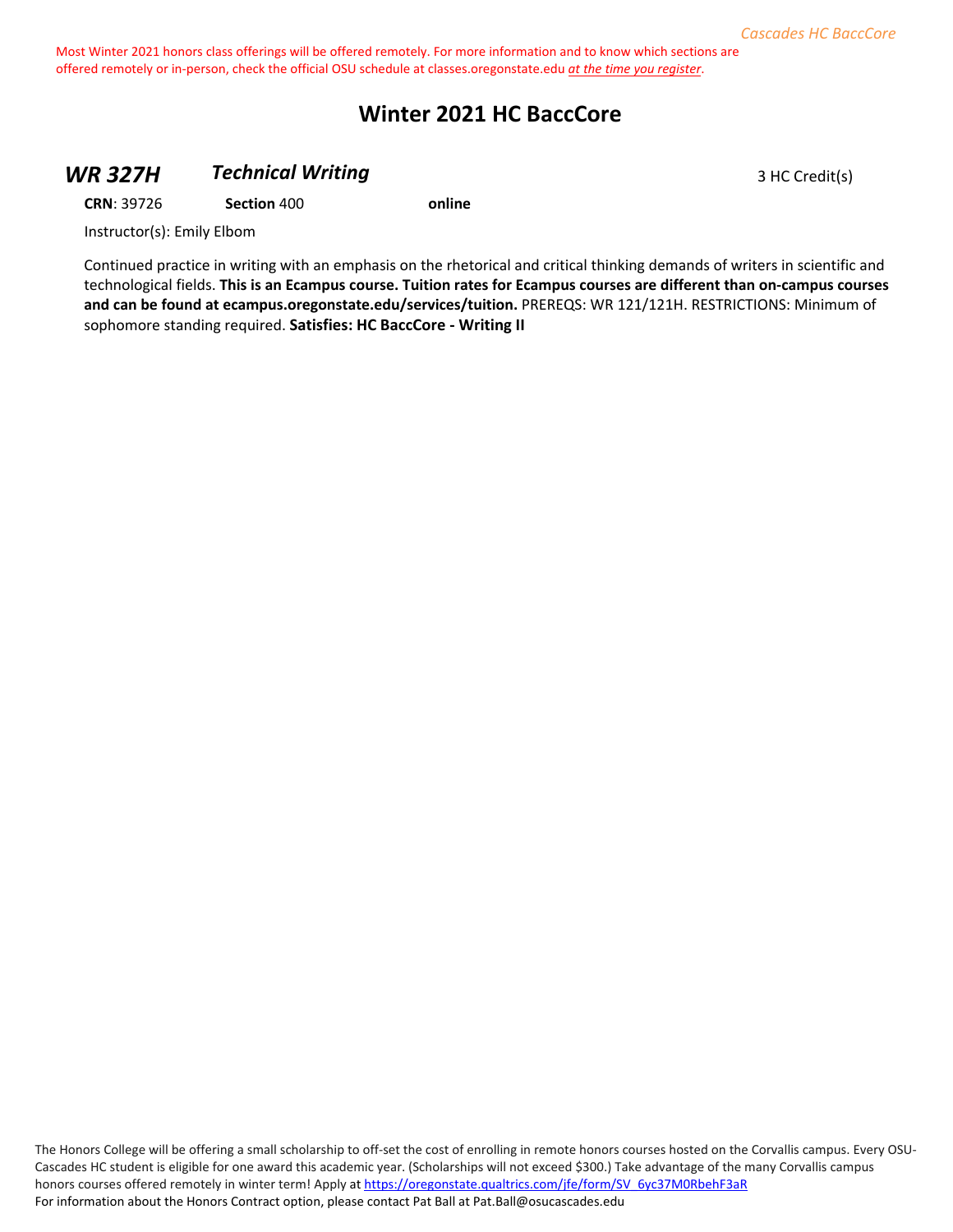# **Winter 2021 HC Colloquia**

*HC 407* **Science, Religion, and Sustainability 2 HC Credit(s)** 2 HC Credit(s)

**CRN**: 40270 **Section** 501 SEM **F 1100 - 1250**

Instructor(s): Matthew Orr

This course explores religious ideas such as faith, taboo, meaning, purpose, and inspiration in the context of contemporary scientific knowledge and the earth's environmental crisis. Readings are drawn from scientists writing about religion, theologians writing about science, and historians and philosophers writing about both. Discussions and writing assignments will seek to identify areas of synergy between scientific and religious thought and encourage individual development of each student's worldview. **Satisfies: HC Colloquia**

#### **HC 407 Introduction to Improv 1 HC Credit(s)**

**CRN**: 40305 **Section** 502 SEM **T 1600 - 1650**

Instructor(s): Timothy Burnett

This colloquium will focus on introductory and foundational improvisational theater skills. Students will experience different styles/formats of performing theatrical improv, and develop the basic skills of maintaining a functional scene. Standard games and exercises will be used to solidify appropriate rules and best practices. **Graded P/N. Satisfies: HC Colloquia**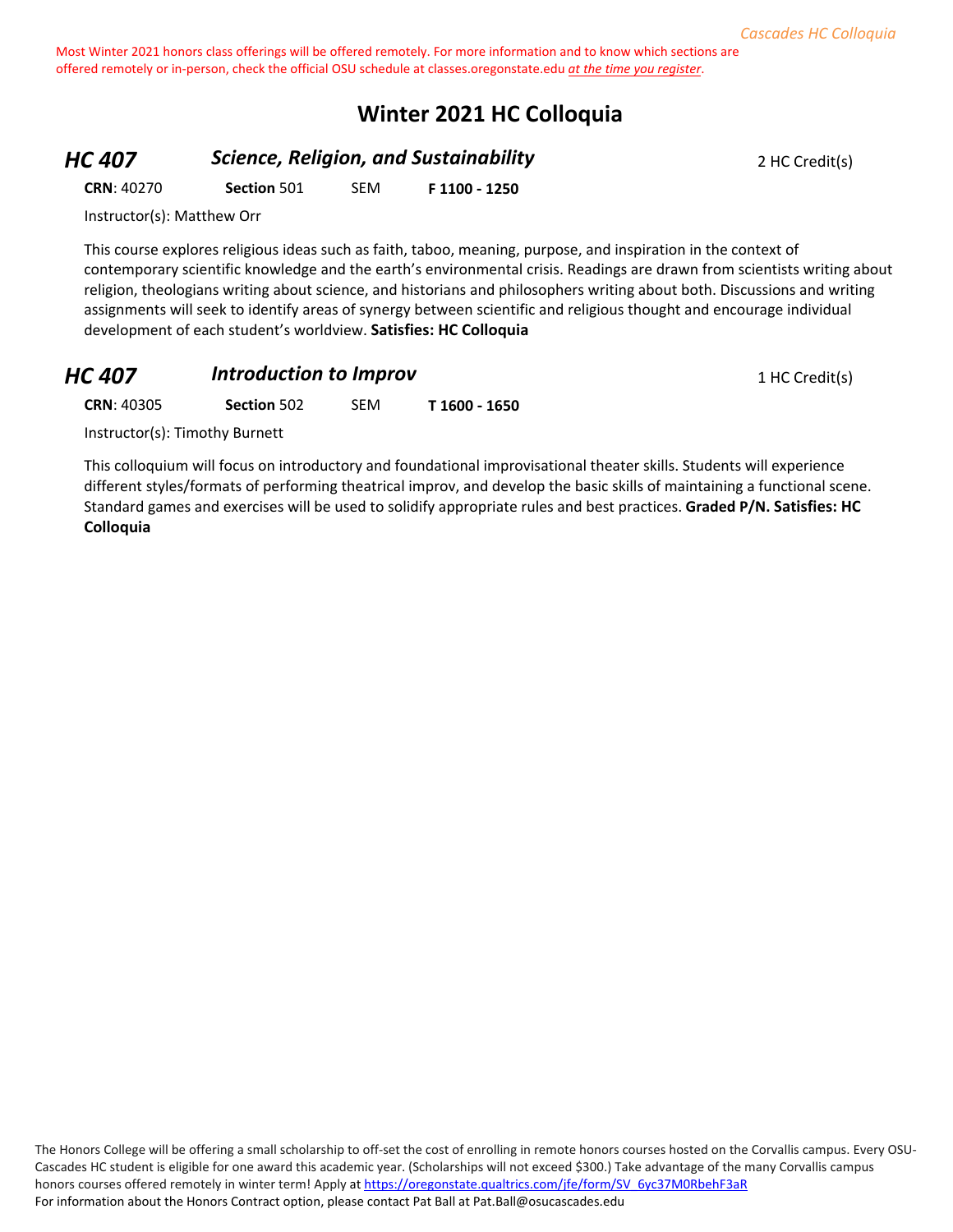#### *HC 407* **The Holocaust in the Digital Age** 2 HC Credit(s)

**CRN**: 38362 **Section** 400 SEM

Instructor(s): Katherine Hubler

A "virtual tour" of Anne Frank's hiding place. Conversations with 3-D avatars of actual Holocaust survivors. Tweets from now-deceased Jewish passengers of the ill-fated St. Louis cruise-liner, forced to return to Europe on the eve of WWII after being denied entry into Cuba, the US, and Canada.

As the World War Two era fades deeper into the recesses of the 20th century and the last survivors of Nazi persecution approach their nineties, scholars and educators are turning increasingly to the digital to preserve evidence, raise awareness, and prompt sober reflection about the Holocaust. While the technologies have become more sophisticated, new forms of media have actually been central to efforts to record survivor testimonies and bring perpetrators to justice since the end of World War Two. This class explores the historical intersection of the Holocaust and new media. It will also analyze how social media, visualizations, virtual reality, and artificial intelligence are currently being used by Holocaust researchers and educators during a time when awareness about the Holocaust is fading and anti-Semitic incidents are on the rise. **This is an Ecampus course. Tuition rates for Ecampus courses are different than on-campus courses and can be found at ecampus.oregonstate.edu/services/tuition. Satisfies: HC Colloquia**

#### *HC 407 Murder, Mayhem, and Makeup: Lady Detectives on Page and Screen* 2 HC Credit(s)

**CRN**: 39725 **Section** 401 SEM

Instructor(s): Clare Braun

From Agatha Christie's Miss Marple to Kristen Bell's Veronica Mars, women have solved some of the dastardliest crimes of the detective genre both on the page and on the screen. We will look at a variety of texts and films featuring lady detectives—some very ladylike indeed, some decidedly not—to examine the cross-sections between gender and genre. How do these detectives use their performance of gender to solve mysteries? How do these stories challenge, reinforce, and/or complicate traditional notions of gender and crime? **This is an Ecampus course. Tuition rates for Ecampus courses are different than on-campus courses and can be found at ecampus.oregonstate.edu/services/tuition. Graded: P/N. Satisfies: HC Colloquia**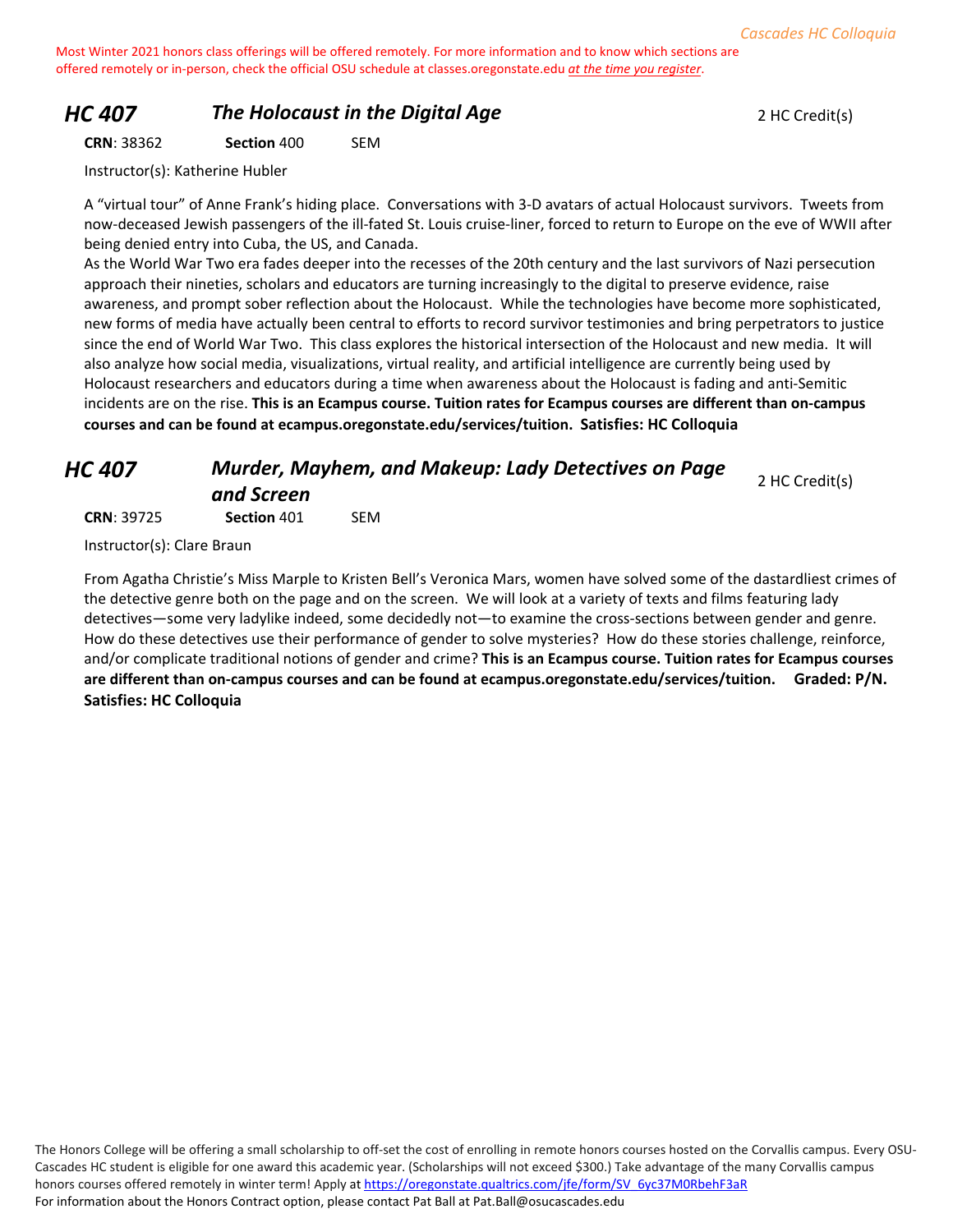# **Winter 2021 HC Electives**

### **HC 409 Civic Engagement Civic Engagement** 1 HC Credit(s)

**CRN**: 37251 **Section** 501 PRAC

Instructor(s): Leanna Dillon

Honors students can earn credit while participating in an ongoing community engagement project within the local community. Participating honors students commit to serve an average of 2-3 hours per week within their project site, keep track of their service hours, and complete a 2 page reflection paper due at the end of the term. Students must contact Leanna Dillon (leanna.dillon@oregonstate.edu) to complete a Learning Agreement and get details on how to register for this course prior to the start of the term. **Graded P/N. Satisfies: HC Elective**

The Honors College will be offering a small scholarship to off-set the cost of enrolling in remote honors courses hosted on the Corvallis campus. Every OSU-Cascades HC student is eligible for one award this academic year. (Scholarships will not exceed \$300.) Take advantage of the many Corvallis campus honors courses offered remotely in winter term! Apply a[t https://oregonstate.qualtrics.com/jfe/form/SV\\_6yc37M0RbehF3aR](https://oregonstate.qualtrics.com/jfe/form/SV_6yc37M0RbehF3aR) For information about the Honors Contract option, please contact Pat Ball at Pat.Ball@osucascades.edu